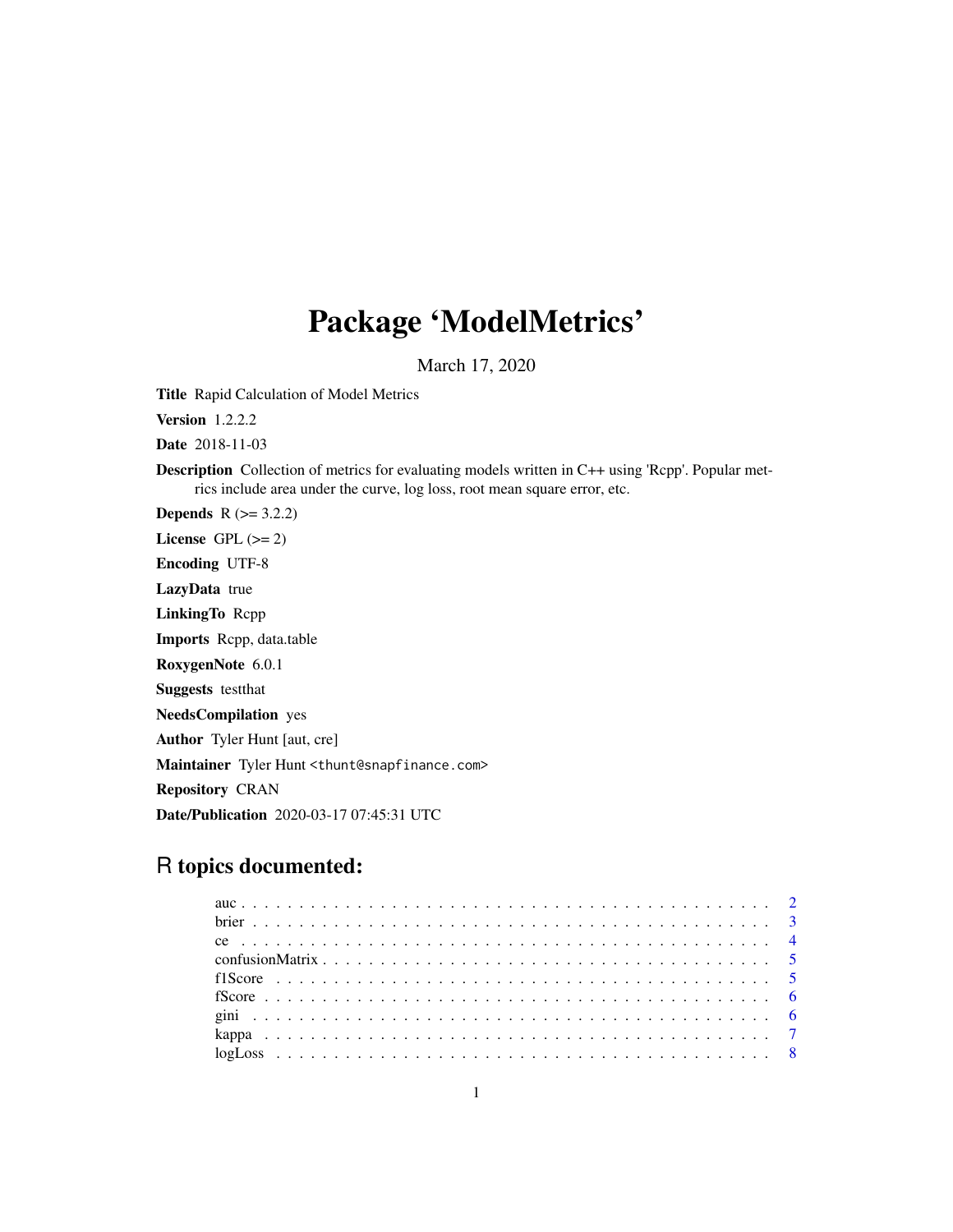<span id="page-1-0"></span>

#### **Index** 2008 **[18](#page-17-0)**

auc *Area Under the Curve*

## Description

Calculates the area under the curve for a binary classifcation model

#### Usage

```
auc(...)
## Default S3 method:
auc(actual, predicted, ...)
## S3 method for class 'glm'
auc(modelObject, ...)
## S3 method for class 'randomForest'
auc(modelObject, ...)
## S3 method for class 'glmerMod'
auc(modelObject, ...)
## S3 method for class 'gbm'
auc(modelObject, ...)
## S3 method for class 'rpart'
auc(modelObject, ...)
```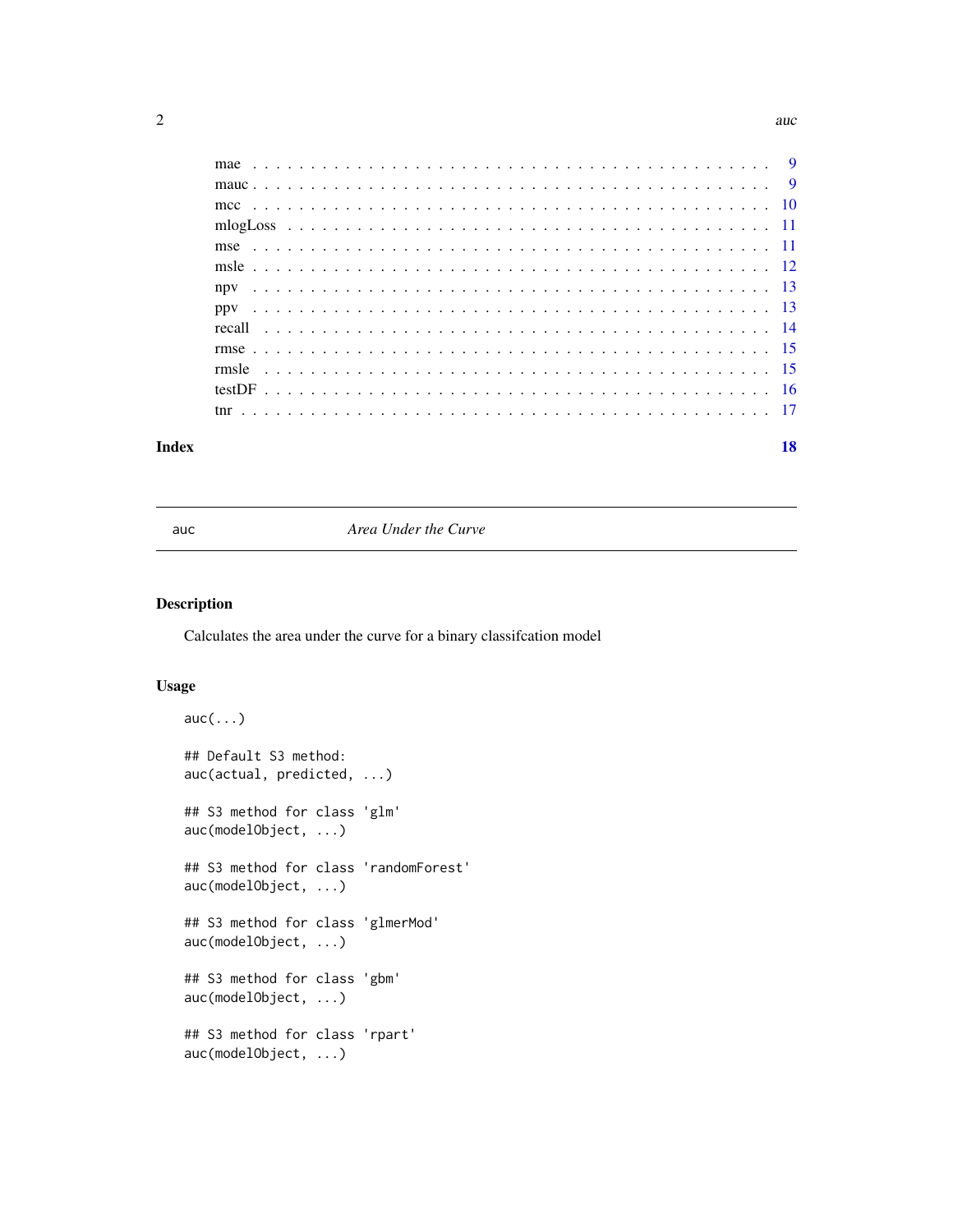#### <span id="page-2-0"></span>brier 3

## Arguments

| $\ddotsc$   | additional parameters to be passed the the s3 methods                    |
|-------------|--------------------------------------------------------------------------|
| actual      | A vector of the labels. Can be numeric, character, or factor             |
| predicted   | A vector of predicted values                                             |
| modelObject | the model object. Currently supported glm, random Forest, glmer Mod, gbm |

## Examples

```
data(testDF)
glmModel <- glm(y ~ ., data = testDF, family="binomial")
Preds <- predict(glmModel, type = 'response')
auc(testDF$y, Preds)
```
# using s3 method for glm auc(glmModel)

brier *Brier Score*

## Description

Calculates the Brier score

## Usage

```
brier(...)
## Default S3 method:
brier(actual, predicted, ...)
## S3 method for class 'glm'
brier(modelObject, ...)
## S3 method for class 'randomForest'
brier(modelObject, ...)
## S3 method for class 'glmerMod'
brier(modelObject, ...)
## S3 method for class 'gbm'
brier(modelObject, ...)
## S3 method for class 'rpart'
brier(modelObject, ...)
```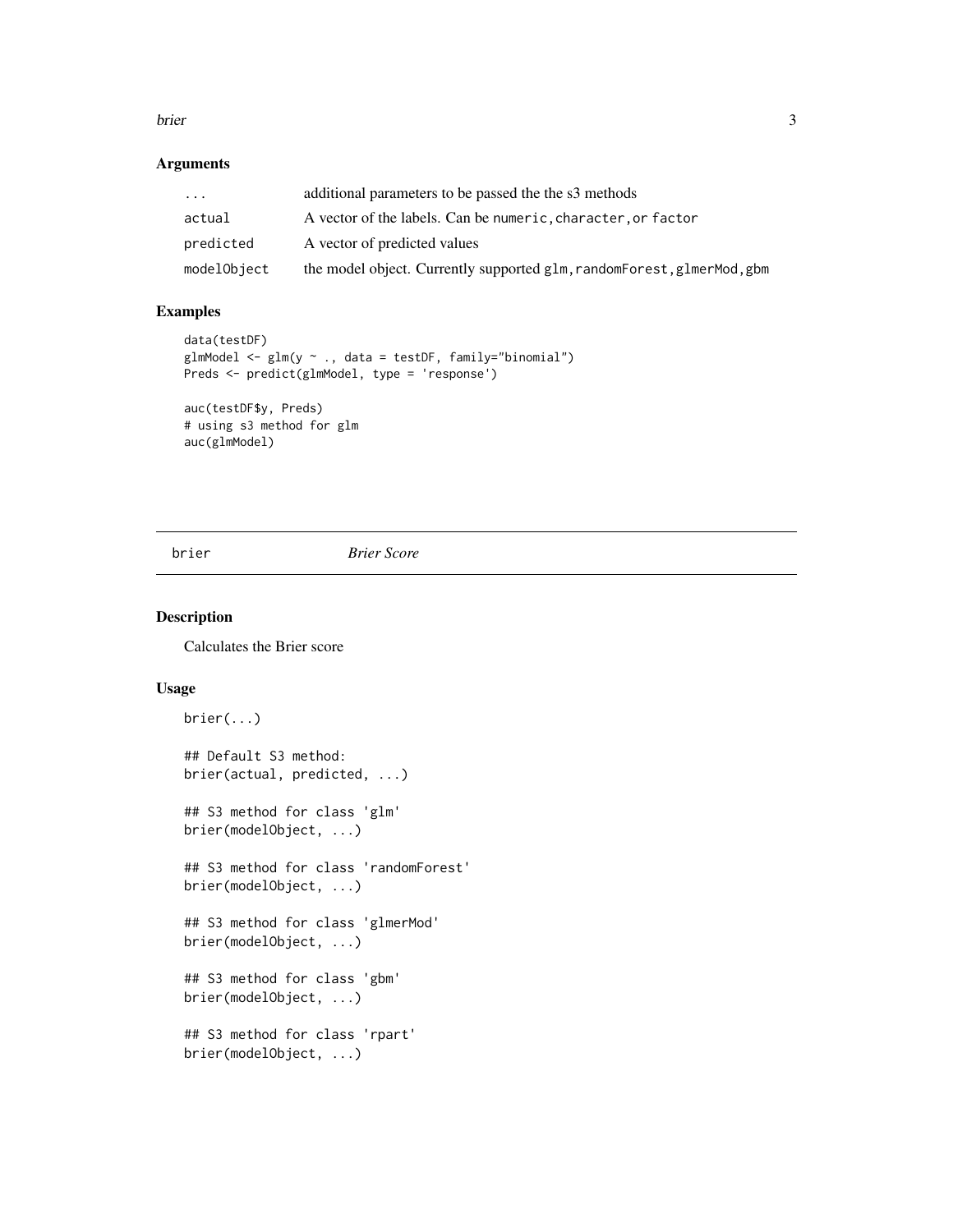## <span id="page-3-0"></span>Arguments

| $\ddotsc$   | additional parameters to be passed the the s3 methods                    |
|-------------|--------------------------------------------------------------------------|
| actual      | A vector of the labels                                                   |
| predicted   | A vector of predicted values                                             |
| modelObject | the model object. Currently supported glm, random Forest, glmer Mod, gbm |

ce *Classification error*

## Description

Calculates the classification error

#### Usage

```
ce(...)
## Default S3 method:
ce(actual, predicted, ...)
## S3 method for class 'lm'
ce(modelObject, ...)
## S3 method for class 'glm'
ce(modelObject, ...)
## S3 method for class 'randomForest'
ce(modelObject, ...)
## S3 method for class 'glmerMod'
ce(modelObject, ...)
## S3 method for class 'gbm'
ce(modelObject, ...)
## S3 method for class 'rpart'
ce(modelObject, ...)
```

| $\cdots$    | additional parameters to be passed the the s3 methods                             |
|-------------|-----------------------------------------------------------------------------------|
| actual      | A vector of the labels                                                            |
| predicted   | A vector of predicted values                                                      |
| modelObject | the model object. Currently supported lm, glm, randomForest, glmerMod, gbm, rpart |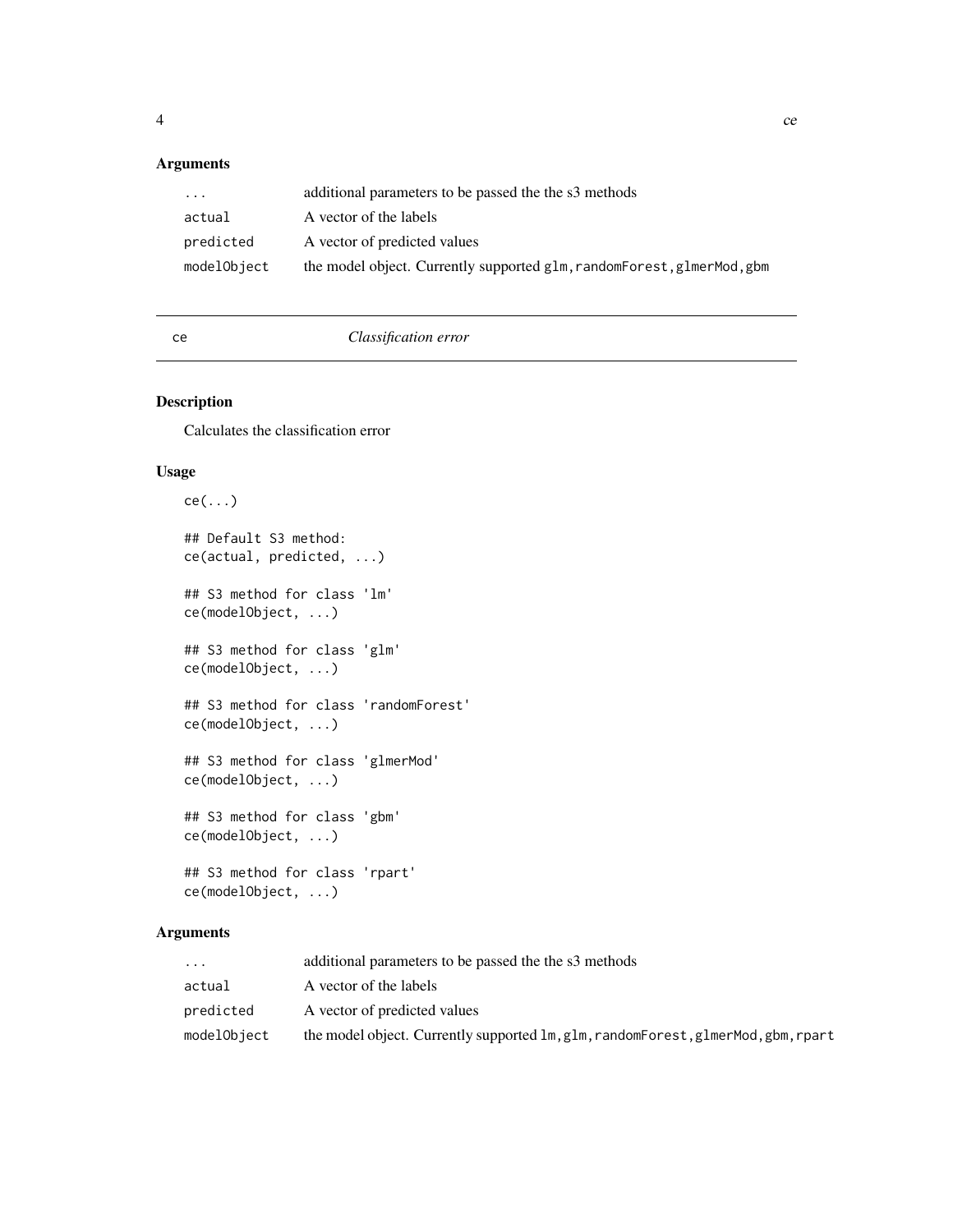<span id="page-4-0"></span>Create a confusion matrix given a specific cutoff.

## Usage

```
confusionMatrix(actual, predicted, cutoff = 0.5)
```
## Arguments

| actual    | A vector of the labels            |
|-----------|-----------------------------------|
| predicted | A vector of predicted values      |
| cutoff    | A cutoff for the predicted values |

| f1Score |
|---------|
|---------|

## Description

Calculates the f1 score

## Usage

```
f1Score(actual, predicted, cutoff = 0.5)
```

| actual    | A vector of the labels            |
|-----------|-----------------------------------|
| predicted | A vector of predicted values      |
| cutoff    | A cutoff for the predicted values |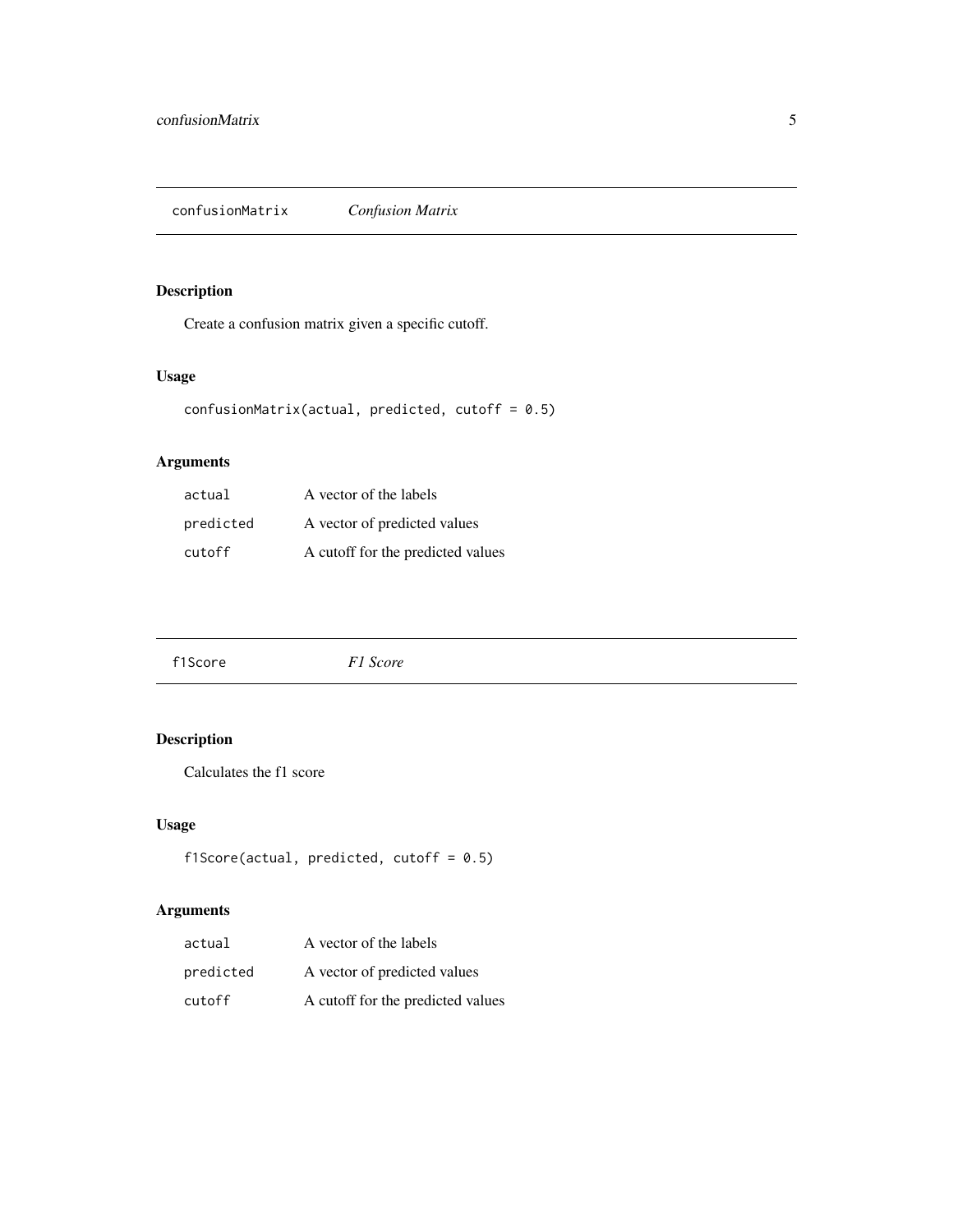<span id="page-5-0"></span>

Calculates the F score and allows different specifications of the beta value (F0.5)

## Usage

```
fScore(actual, predicted, cutoff = 0.5, beta = 1)
```
#### Arguments

| actual    | A vector of the labels                                                                     |
|-----------|--------------------------------------------------------------------------------------------|
| predicted | A vector of predicted values                                                               |
| cutoff    | A cutoff for the predicted values                                                          |
| beta      | the desired beta value (lower increases weight of precision over recall). Defaults<br>to 1 |

## gini *GINI Coefficient*

#### Description

Calculates the GINI coefficient for a binary classifcation model

#### Usage

```
gini(...)
## Default S3 method:
gini(actual, predicted, ...)
## S3 method for class 'glm'
gini(modelObject, ...)
## S3 method for class 'randomForest'
gini(modelObject, ...)
## S3 method for class 'glmerMod'
gini(modelObject, ...)
## S3 method for class 'gbm'
gini(modelObject, ...)
## S3 method for class 'rpart'
gini(modelObject, ...)
```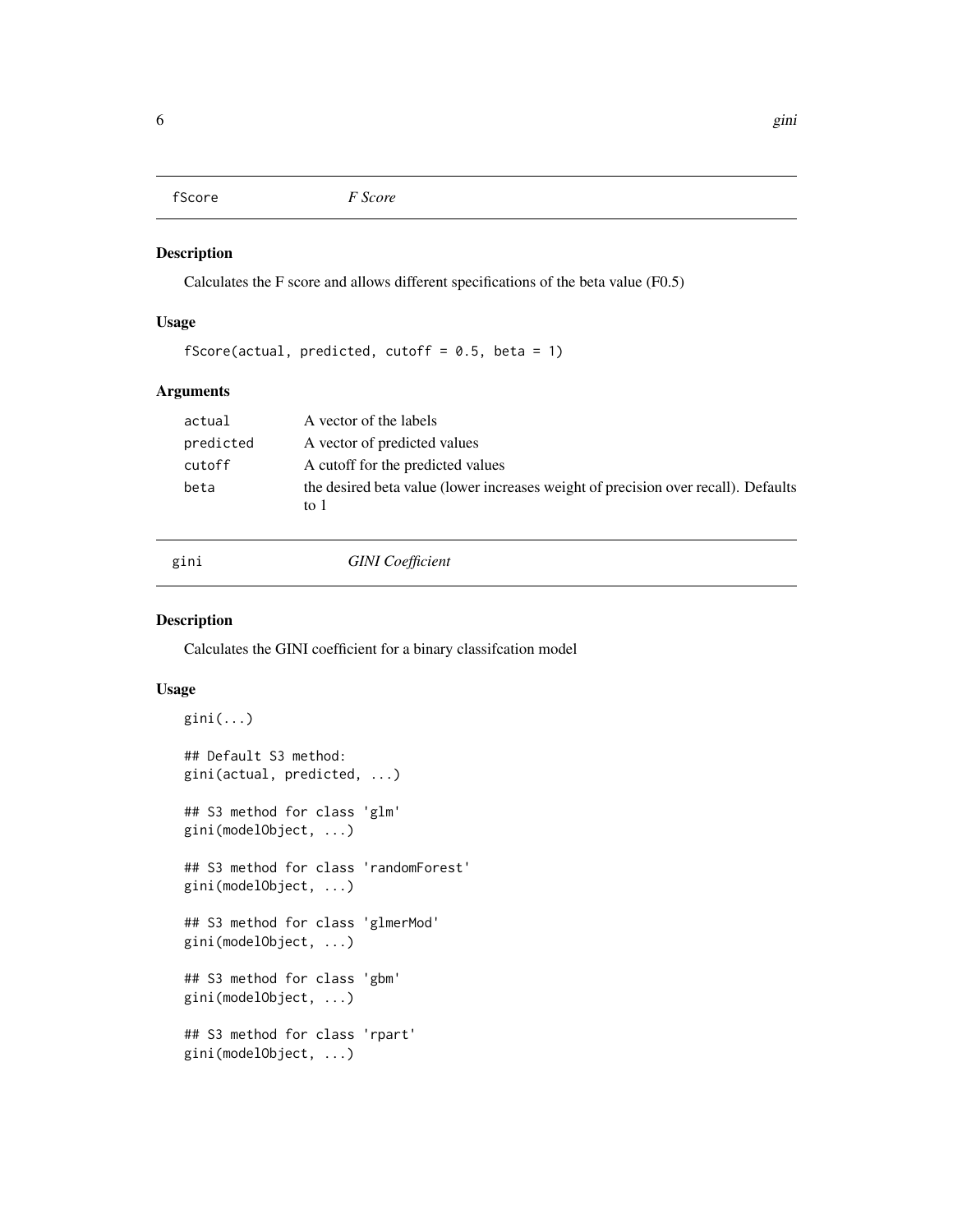#### <span id="page-6-0"></span>kappa 1988 - 1988 - 1988 - 1988 - 1988 - 1988 - 1988 - 1988 - 1988 - 1988 - 1988 - 1988 - 1988 - 1988 - 1988 -

## Arguments

| .           | additional parameters to be passed the the s3 methods                    |
|-------------|--------------------------------------------------------------------------|
| actual      | A vector of the labels. Can be numeric, character, or factor             |
| predicted   | A vector of predicted values                                             |
| modelObject | the model object. Currently supported glm, random Forest, glmer Mod, gbm |

## Examples

```
data(testDF)
glmModel <- glm(y ~ ., data = testDF, family="binomial")
Preds <- predict(glmModel, type = 'response')
gini(testDF$y, Preds)
# using s3 method for glm
gini(glmModel)
```
kappa *kappa statistic*

## Description

Calculates kappa statistic. Currently build to handle binary values in actual vector.

## Usage

```
kappa(actual, predicted, cutoff = 0.5)
```

| actual    | A vector of the labels            |
|-----------|-----------------------------------|
| predicted | A vector of predicted values      |
| cutoff    | A cutoff for the predicted values |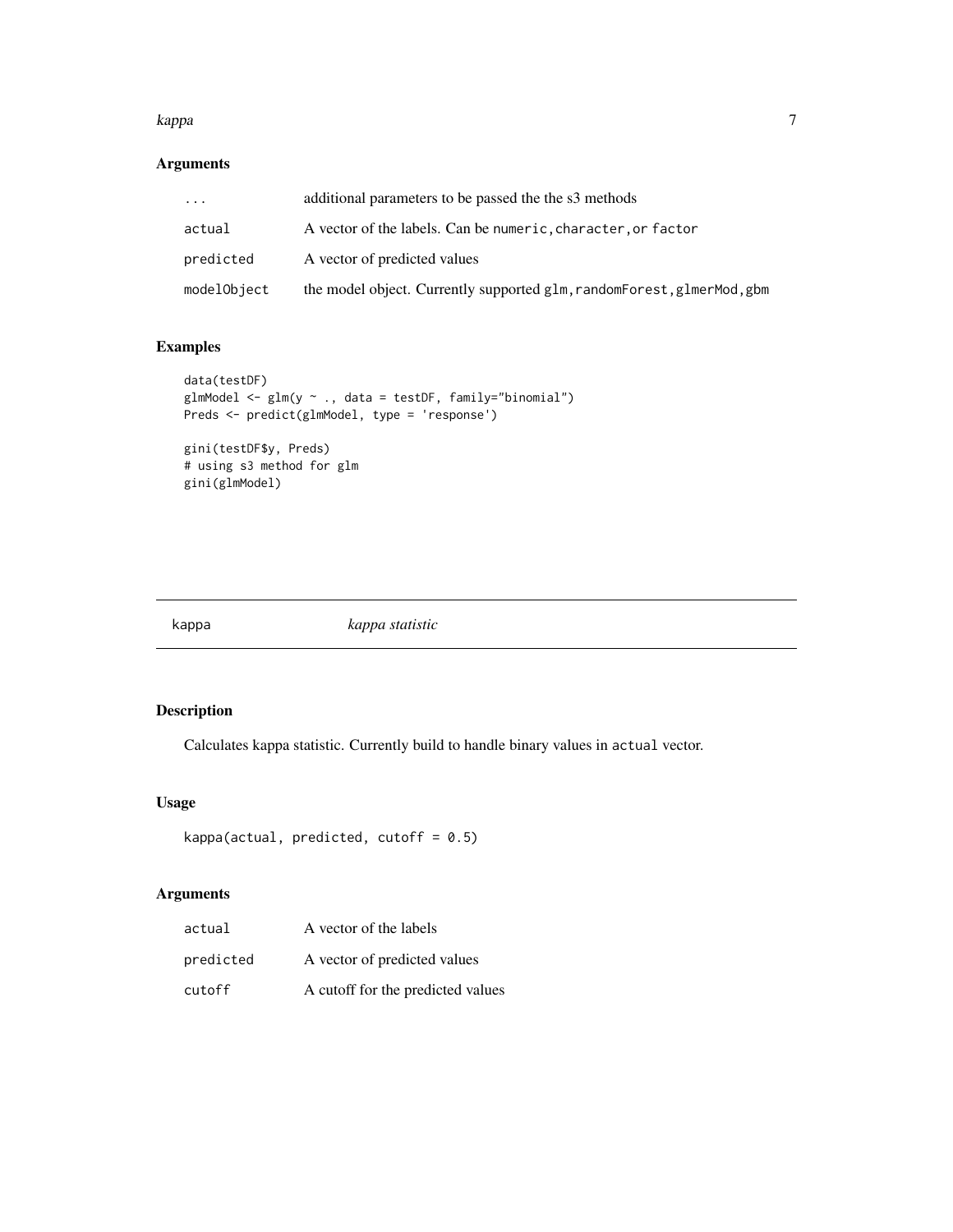<span id="page-7-0"></span>

Calculates the log loss or entropy loss for a binary outcome

#### Usage

```
logLoss(...)
## Default S3 method:
logLoss(actual, predicted, distribution = "binomial", ...)
## S3 method for class 'glm'
logLoss(modelObject, ...)
## S3 method for class 'randomForest'
logLoss(modelObject, ...)
## S3 method for class 'glmerMod'
logLoss(modelObject, ...)
## S3 method for class 'gbm'
logLoss(modelObject, ...)
## S3 method for class 'rpart'
logLoss(modelObject, ...)
```
#### Arguments

| $\ddots$     | additional parameters to be passed the the s3 methods                    |
|--------------|--------------------------------------------------------------------------|
| actual       | a binary vector of the labels                                            |
| predicted    | a vector of predicted values                                             |
| distribution | the distribution of the loss function needed binomial, poisson           |
| modelObject  | the model object. Currently supported glm, random Forest, glmer Mod, gbm |

#### Examples

```
data(testDF)
glmModel <- glm(y ~ ., data = testDF, family="binomial")
Preds <- predict(glmModel, type = 'response')
logLoss(testDF$y, Preds)
# using s3 method for glm
logLoss(glmModel)
```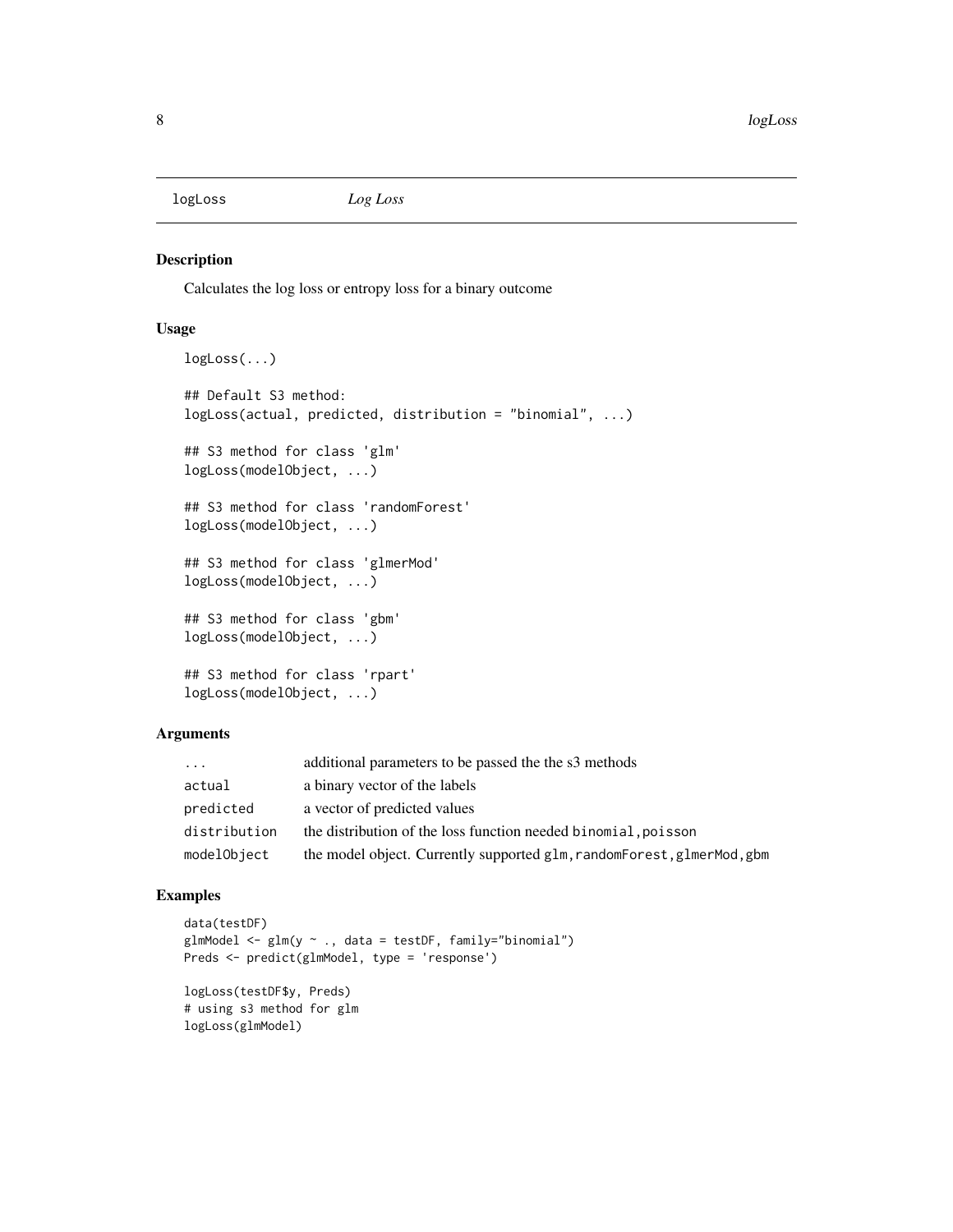<span id="page-8-0"></span>

Calculates the mean absolute error

## Usage

```
mae(...)
## Default S3 method:
mae(actual, predicted, ...)
## S3 method for class 'glm'
mae(modelObject, ...)
## S3 method for class 'randomForest'
mae(modelObject, ...)
## S3 method for class 'glmerMod'
mae(modelObject, ...)
## S3 method for class 'gbm'
mae(modelObject, ...)
## S3 method for class 'rpart'
mae(modelObject, ...)
```
## Arguments

| $\cdot$     | additional parameters to be passed the the s3 methods                  |
|-------------|------------------------------------------------------------------------|
| actual      | A vector of the labels                                                 |
| predicted   | A vector of predicted values                                           |
| modelObject | the model object. Currently supported glm, randomForest, glmerMod, gbm |

mauc *Multiclass Area Under the Curve*

## Description

Calculates the area under the curve for a binary classifcation model

#### Usage

mauc(actual, predicted)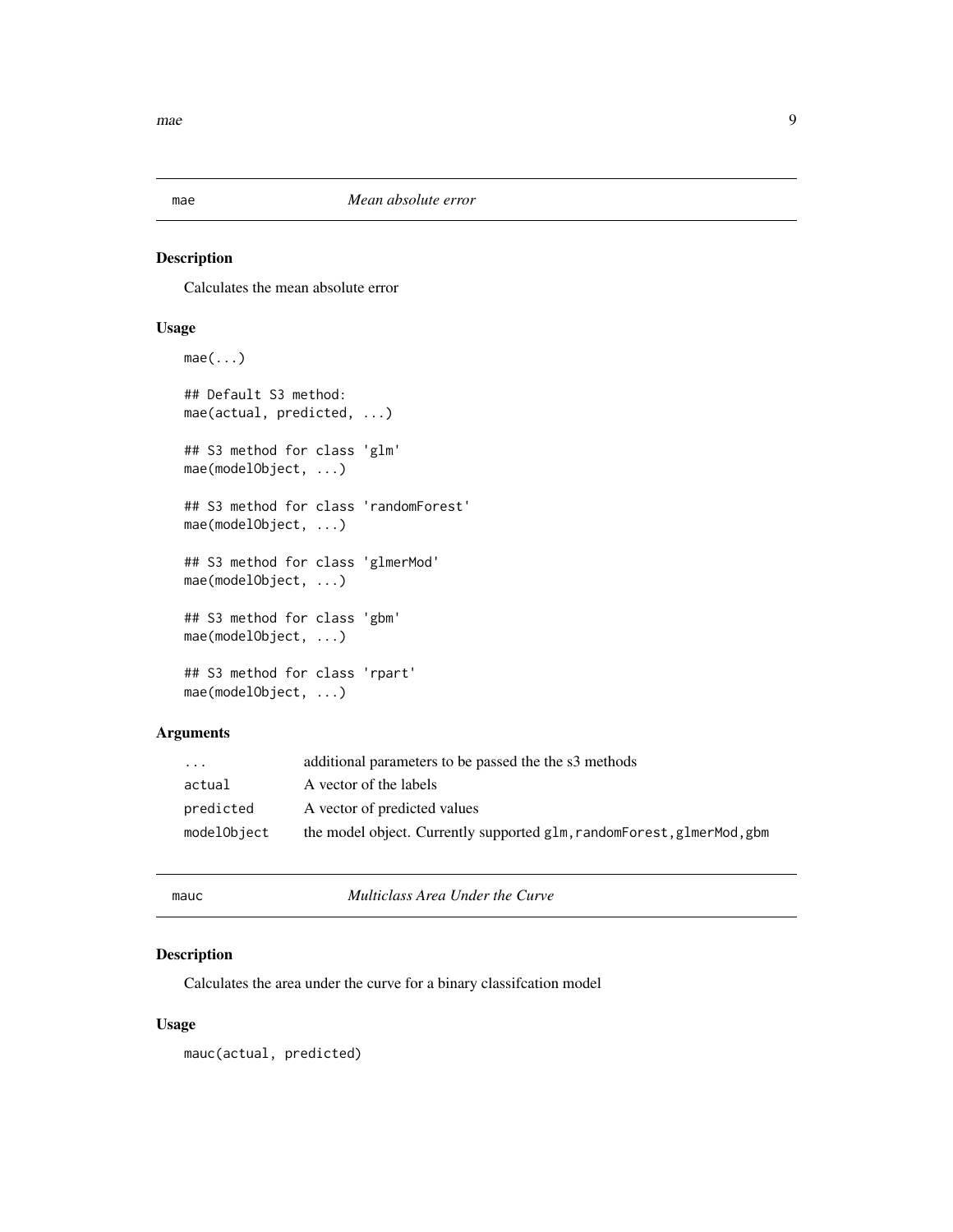### <span id="page-9-0"></span>Arguments

| actual    | A vector of the labels. Can be numeric, character, or factor |
|-----------|--------------------------------------------------------------|
| predicted | A data frame of predicted values. Can be matrix, data, frame |

## Examples

```
setosa \leq glm(I(Species == 'setosa') \sim Sepal.Length, data = iris, family = 'binomial')
versicolor <- glm(I(Species == 'versicolor') ~ Sepal.Length, data = iris, family = 'binomial')
virginica <- glm(I(Species == 'virginica') ~ Sepal.Length, data = iris, family = 'binomial')
```

```
Pred <-
  data.frame(
    setosa = predict(setosa, type = 'response')
    ,versicolor = predict(versicolor, type = 'response')
    ,virginica = predict(virginica, type = 'response')
  \mathcal{L}Predicted = Pred/rowSums(Pred)
Actual = iris$Species
```
mauc(Actual, Predicted)

## mcc *Matthews Correlation Coefficient*

## Description

Calculates the Matthews Correlation Coefficient

#### Usage

```
mcc(actual, predicted, cutoff)
```

| actual    | A vector of the labels            |
|-----------|-----------------------------------|
| predicted | A vector of predicted values      |
| cutoff    | A cutoff for the predicted values |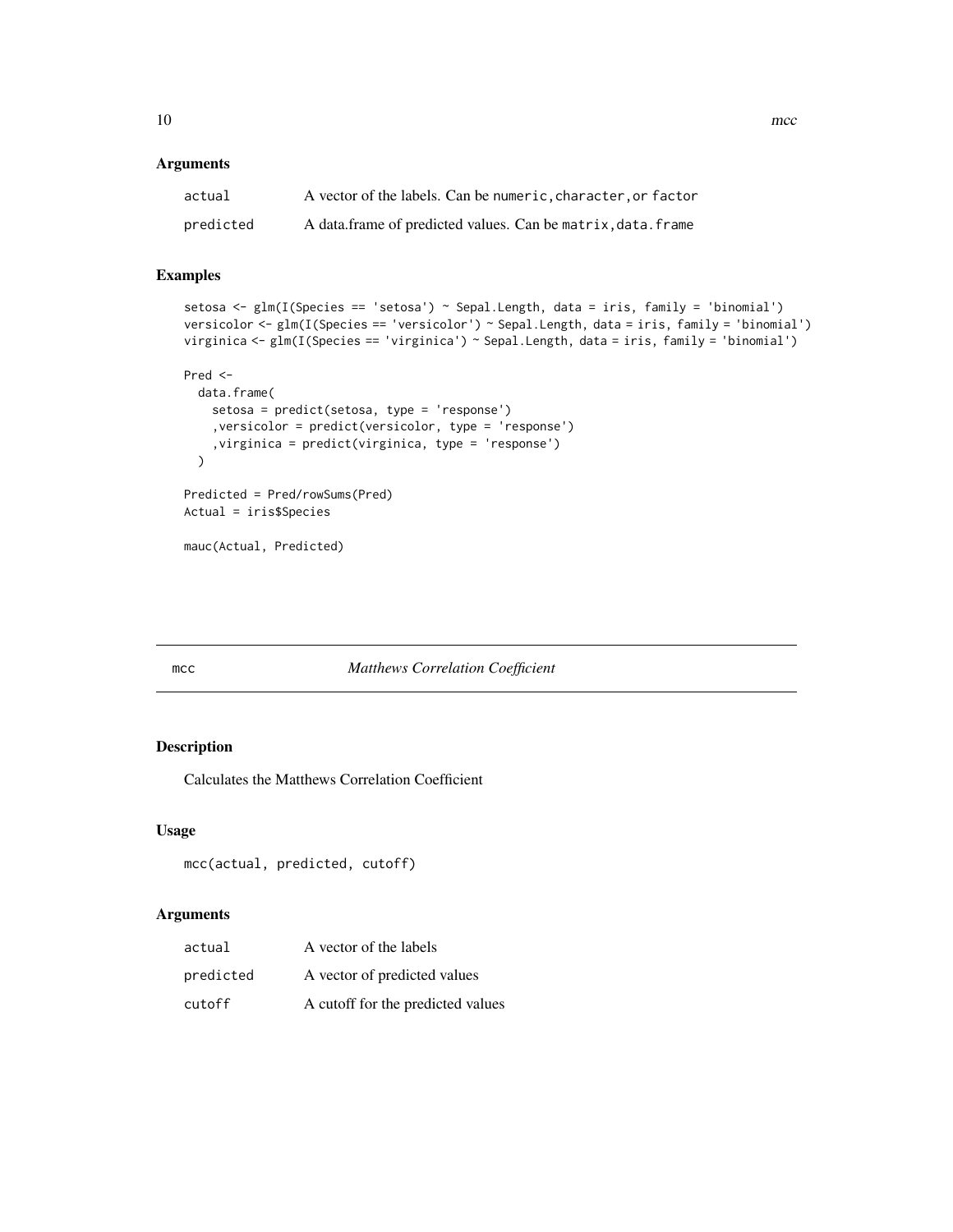<span id="page-10-0"></span>

Calculated the multi-class log loss

## Usage

mlogLoss(actual, predicted)

## Arguments

| actual    | A vector of the labels. Can be numeric, character, or factor |
|-----------|--------------------------------------------------------------|
| predicted | matrix of predicted values. Can be matrix, data. frame       |

## mse *Mean Square Error*

## Description

Calculates the mean square error

## Usage

```
mse(...)
## Default S3 method:
mse(actual, predicted, ...)
## S3 method for class 'lm'
mse(modelObject, ...)
## S3 method for class 'glm'
mse(modelObject, ...)
```

| $\cdot$ $\cdot$ $\cdot$ | additional parameters to be passed the the s3 methods |
|-------------------------|-------------------------------------------------------|
| actual                  | A vector of the labels                                |
| predicted               | A vector of predicted values                          |
| modelObject             | the model object. Currently supported 1m              |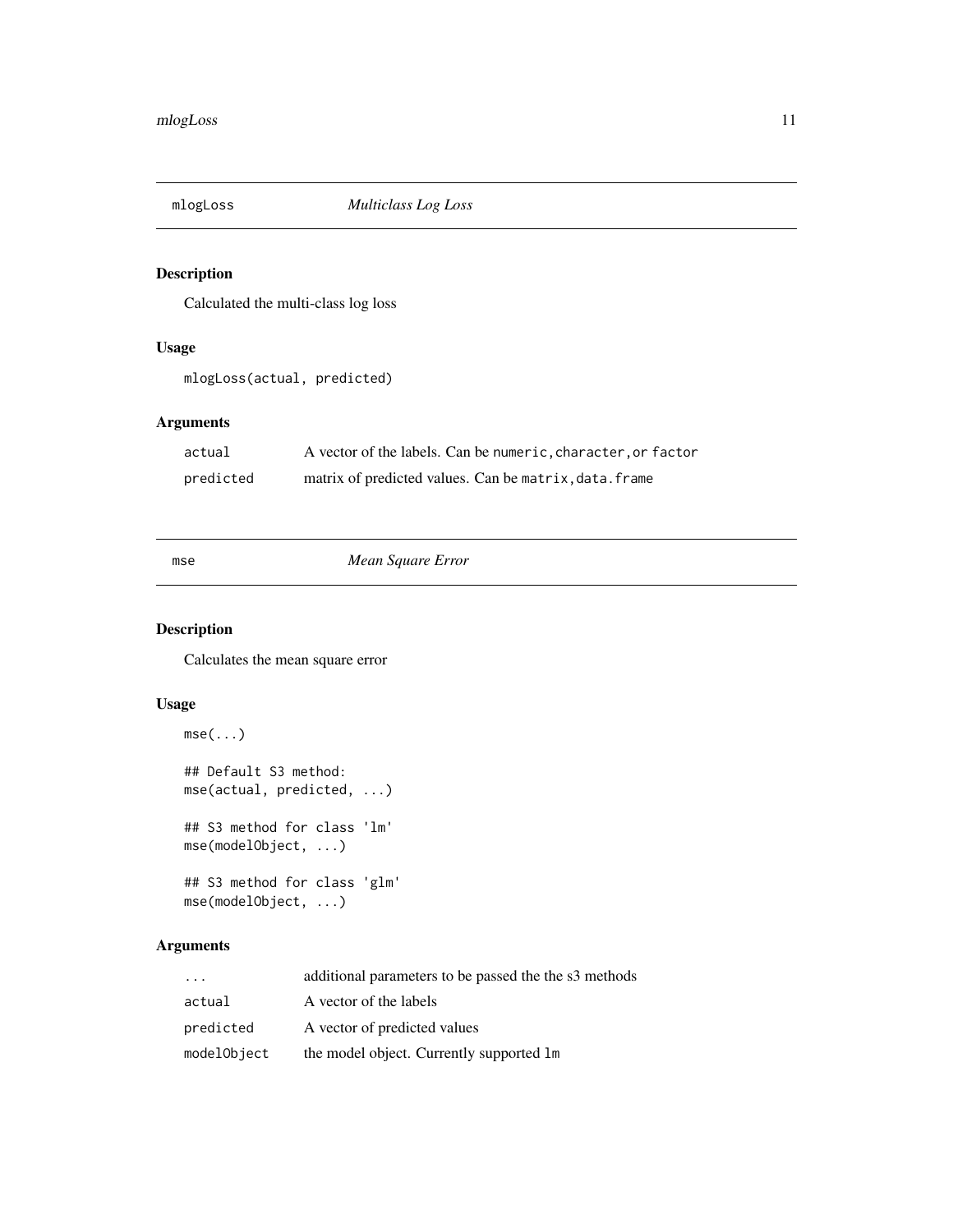## Examples

```
data(testDF)
glmModel <- glm(y ~ ., data = testDF, family="binomial")
Preds <- predict(glmModel, type = 'response')
mse(testDF$y, Preds)
```
## msle *Mean Squared Log Error*

#### Description

Calculates the mean square log error

#### Usage

```
msle(...)## Default S3 method:
msle(actual, predicted, ...)
## S3 method for class 'lm'
msle(modelObject, ...)
## S3 method for class 'glm'
msle(modelObject, ...)
## S3 method for class 'randomForest'
msle(modelObject, ...)
## S3 method for class 'glmerMod'
msle(modelObject, ...)
## S3 method for class 'gbm'
msle(modelObject, ...)
## S3 method for class 'rpart'
msle(modelObject, ...)
```

| $\cdots$    | additional parameters to be passed the the s3 methods                  |
|-------------|------------------------------------------------------------------------|
| actual      | A vector of the labels                                                 |
| predicted   | A vector of predicted values                                           |
| modelObject | the model object. Currently supported glm, randomForest, glmerMod, gbm |

<span id="page-11-0"></span>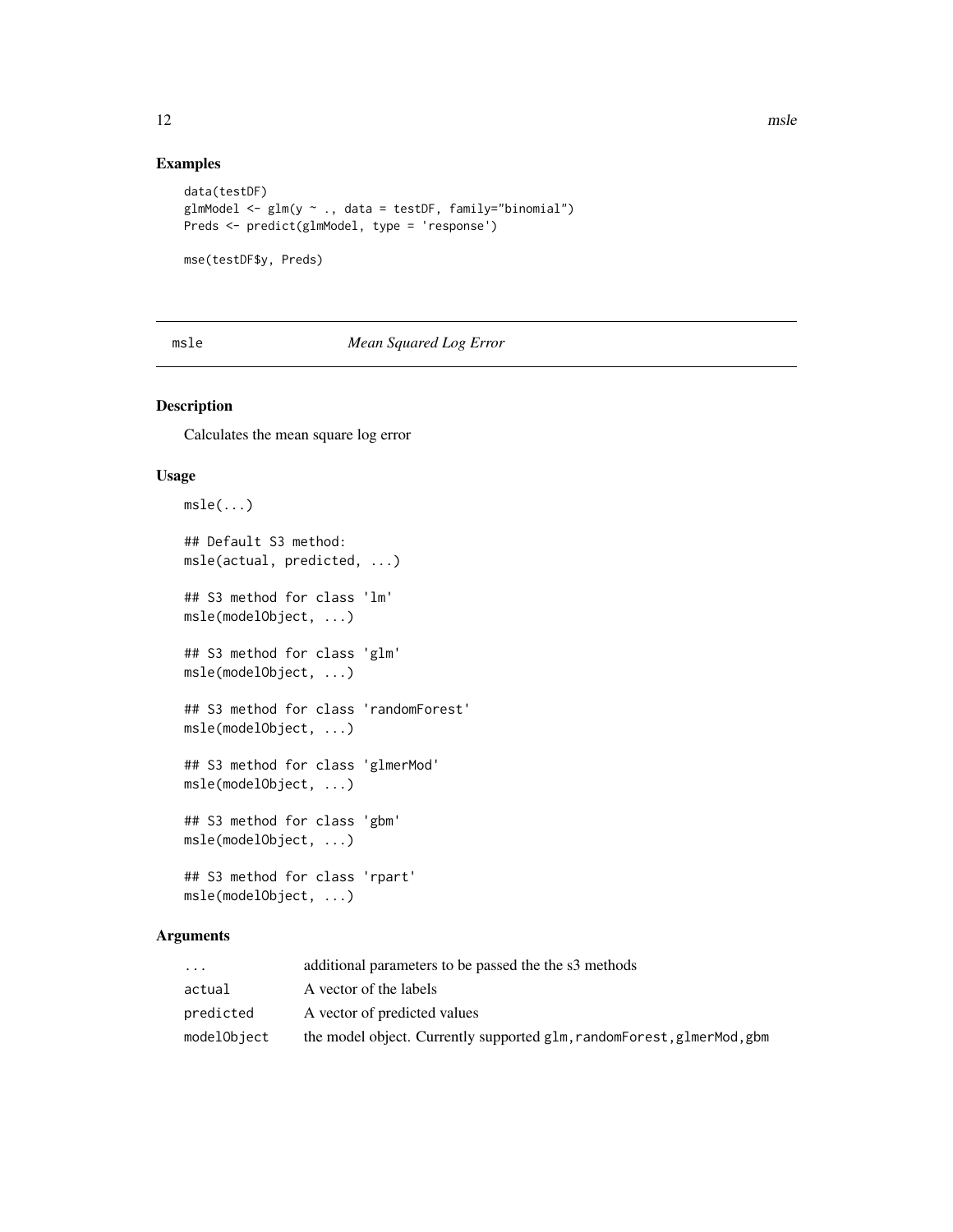<span id="page-12-0"></span>

True Negatives / (True Negatives + False Negatives)

## Usage

```
npv(actual, predicted, cutoff = 0.5)
```
## Arguments

| actual    | A vector of the labels            |
|-----------|-----------------------------------|
| predicted | A vector of predicted values      |
| cutoff    | A cutoff for the predicted values |

## Examples

```
data(testDF)
glmModel <- glm(y ~ ., data = testDF, family="binomial")
Preds <- predict(glmModel, type = 'response')
npv(testDF$y, Preds, cutoff = 0)
```
## ppv *Positive Predictive Value*

## Description

True Positives / (True Positives + False Positives)

## Usage

 $ppv(actual, predicted, cutoff = 0.5)$ 

| actual    | A vector of the labels            |
|-----------|-----------------------------------|
| predicted | A vector of predicted values      |
| cutoff    | A cutoff for the predicted values |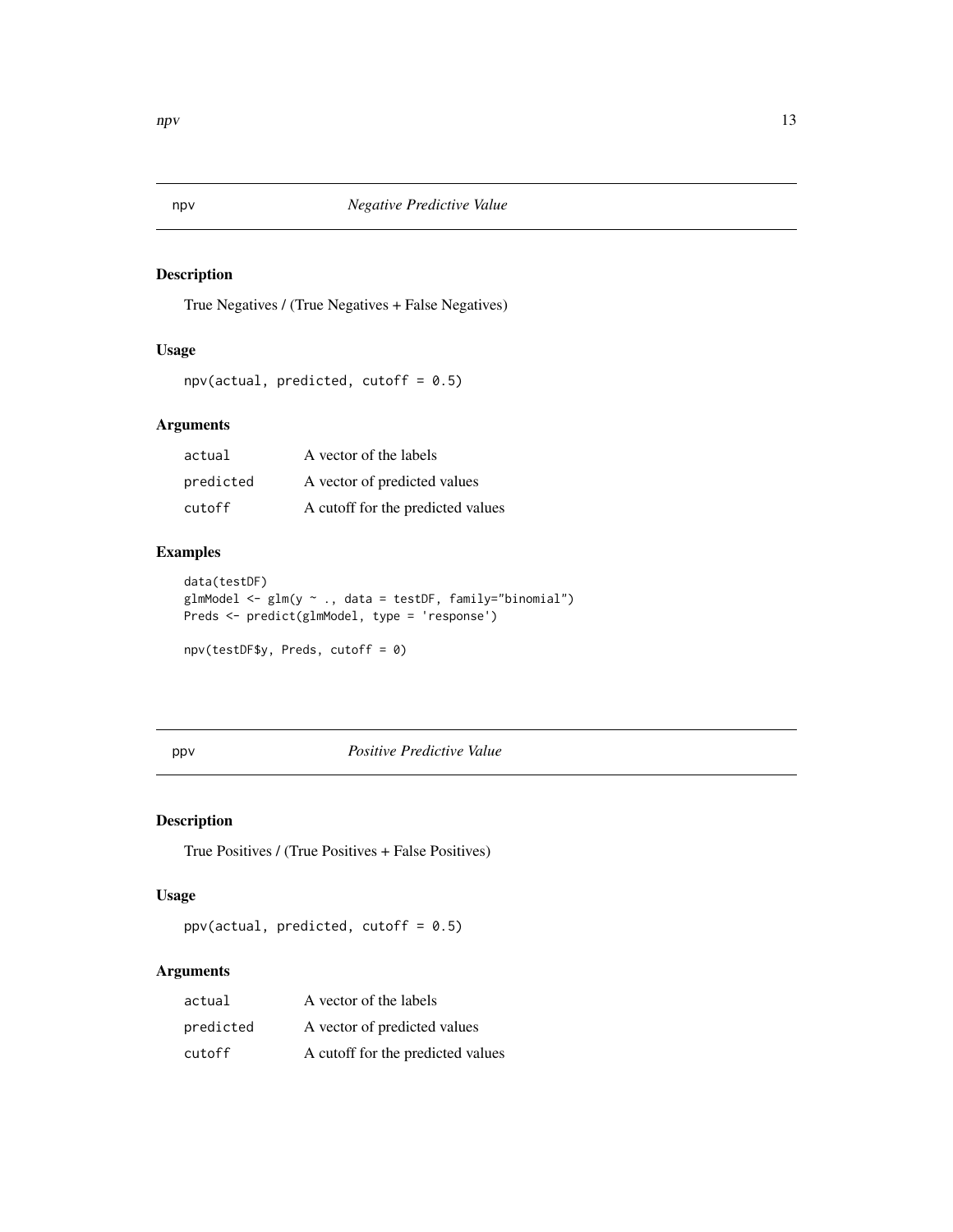## Examples

```
data(testDF)
glmModel <- glm(y ~ ., data = testDF, family="binomial")
Preds <- predict(glmModel, type = 'response')
ppv(testDF$y, Preds, cutoff = 0)
precision(testDF$y, Preds, cutoff = 0)
```
#### recall *Recall, Sensitivity, tpr*

#### Description

True Positives / (True Positives + False Negatives)

## Usage

```
recall(actual, predicted, cutoff = 0.5)
```
## Arguments

| actual    | A vector of the labels            |
|-----------|-----------------------------------|
| predicted | A vector of predicted values      |
| cutoff    | A cutoff for the predicted values |

## Examples

```
data(testDF)
glmModel <- glm(y ~ ., data = testDF, family="binomial")
Preds <- predict(glmModel, type = 'response')
```

```
recall(testDF$y, Preds, cutoff = 0)
sensitivity(testDF$y, Preds, cutoff = 0)
tpr(testDF$y, Preds, cutoff = 0)
```
<span id="page-13-0"></span>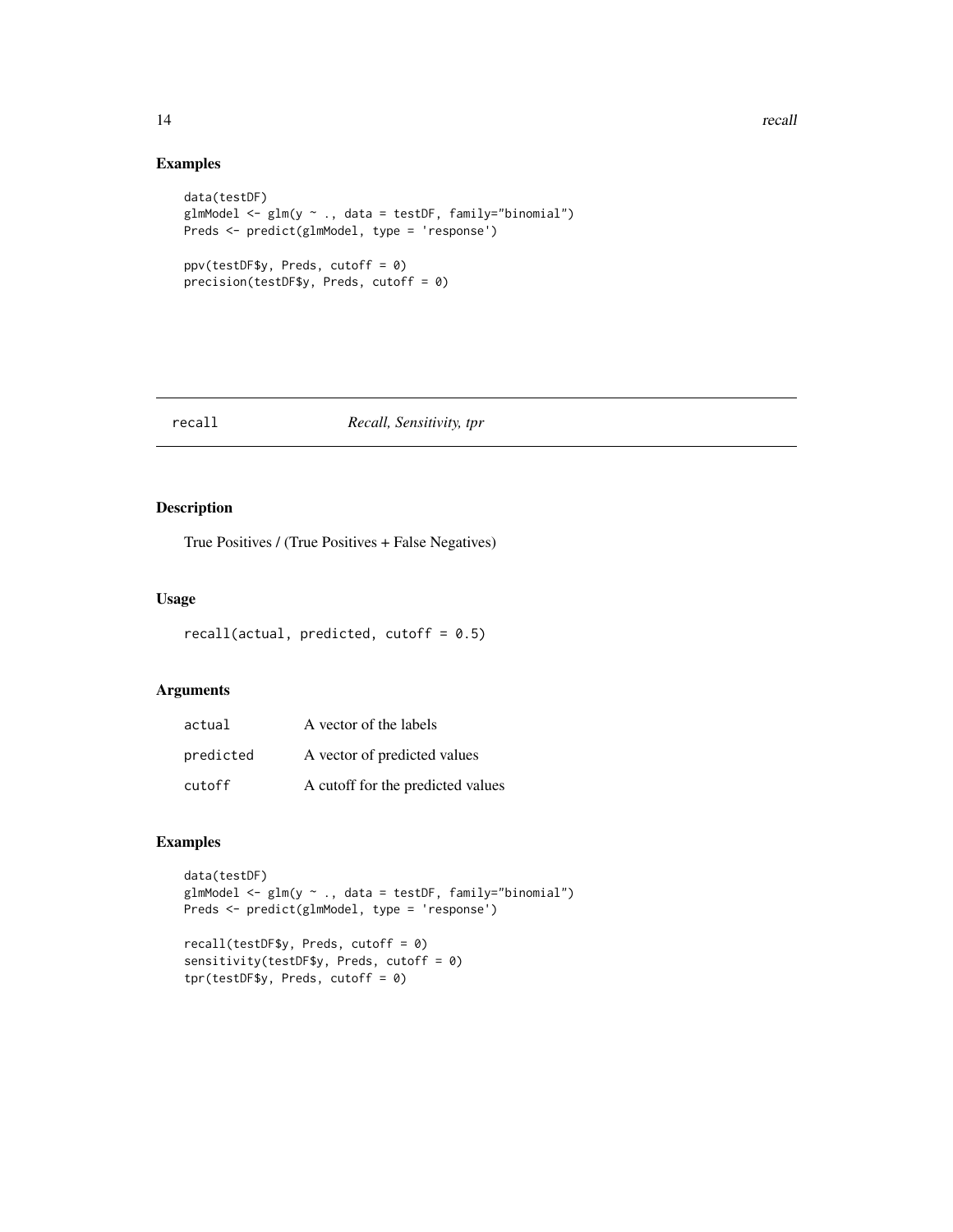<span id="page-14-0"></span>

Calculates the root mean square error

## Usage

```
rmse(...)
## Default S3 method:
rmse(actual, predicted, ...)
## S3 method for class 'lm'
rmse(modelObject, ...)
## S3 method for class 'glm'
rmse(modelObject, ...)
```
#### Arguments

| $\cdot$ $\cdot$ $\cdot$ | additional parameters to be passed the the s3 methods |
|-------------------------|-------------------------------------------------------|
| actual                  | A vector of the labels                                |
| predicted               | A vector of predicted values                          |
| modelObject             | the model object. Currently supported 1m              |

#### Examples

```
data(testDF)
glmModel <- glm(y ~ ., data = testDF, family="binomial")
Preds <- predict(glmModel, type = 'response')
rmse(testDF$y, Preds)
```
rmsle *Root Mean Squared Log Error*

#### Description

Calculates the mean square log error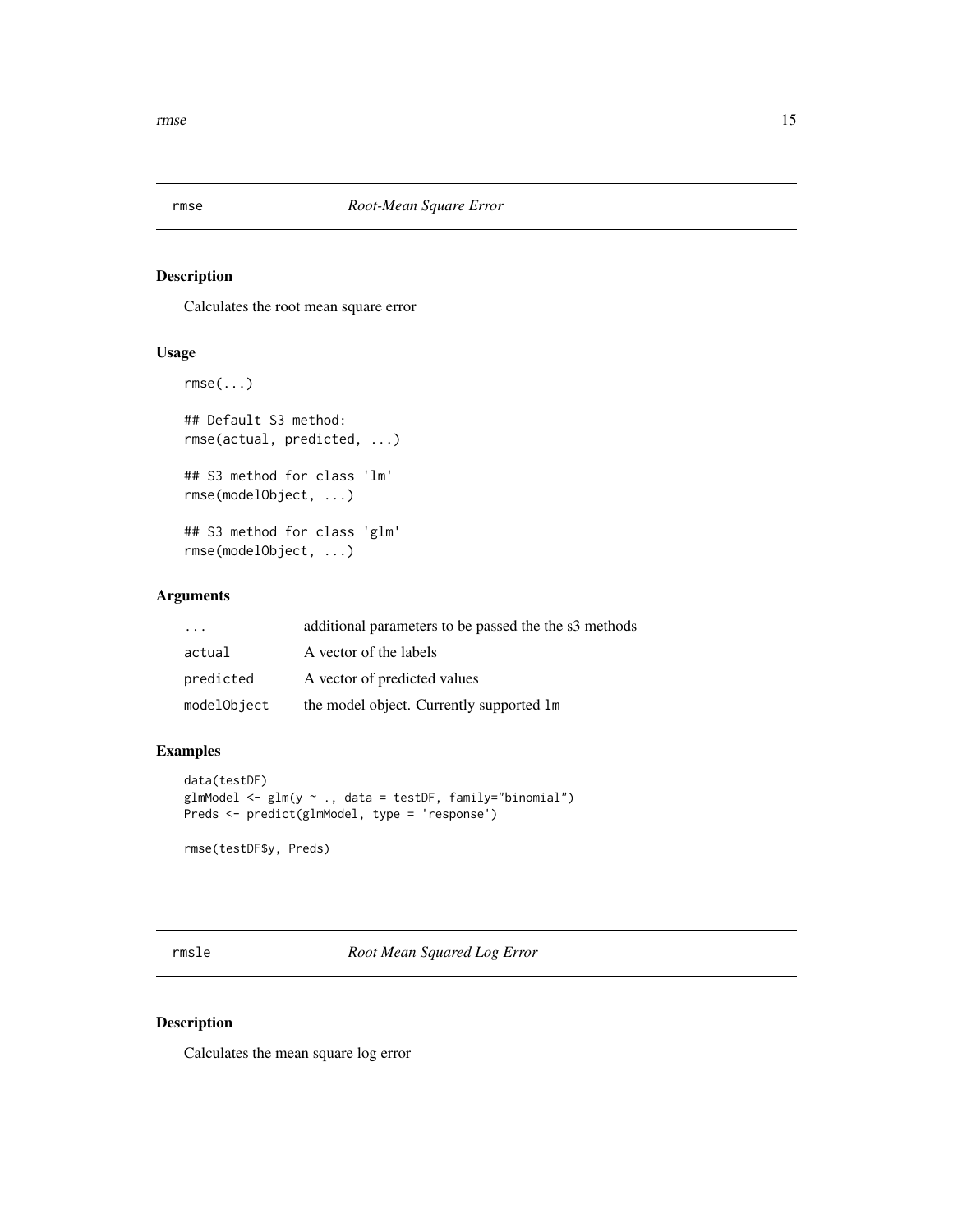## Usage

```
rmsle(...)
## Default S3 method:
rmsle(actual, predicted, ...)
## S3 method for class 'lm'
rmsle(modelObject, ...)
## S3 method for class 'glm'
rmsle(modelObject, ...)
## S3 method for class 'randomForest'
rmsle(modelObject, ...)
## S3 method for class 'glmerMod'
rmsle(modelObject, ...)
## S3 method for class 'gbm'
rmsle(modelObject, ...)
## S3 method for class 'rpart'
rmsle(modelObject, ...)
```
## Arguments

| .           | additional parameters to be passed the the s3 methods                  |
|-------------|------------------------------------------------------------------------|
| actual      | A vector of the labels                                                 |
| predicted   | A vector of predicted values                                           |
| modelObject | the model object. Currently supported glm, randomForest, glmerMod, gbm |

| testDF | Test data |
|--------|-----------|
|        |           |

## Description

Test data

<span id="page-15-0"></span>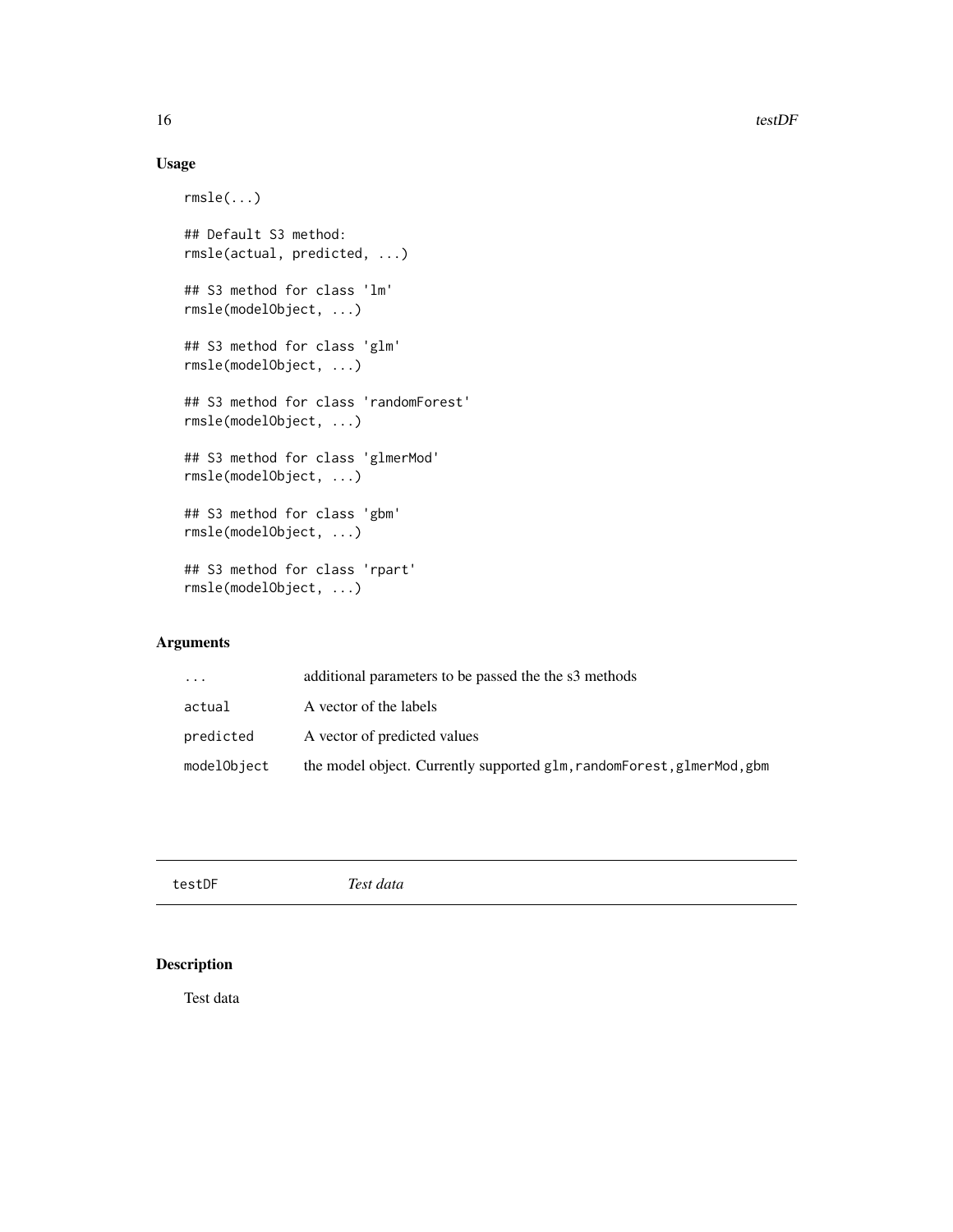True Negatives / (True Negatives + False Positives)

## Usage

```
tnr(actual, predicted, cutoff = 0.5)
```
## Arguments

| actual    | A vector of the labels            |
|-----------|-----------------------------------|
| predicted | A vector of predicted values      |
| cutoff    | A cutoff for the predicted values |

## Examples

```
data(testDF)
glmModel <- glm(y ~ ., data = testDF, family="binomial")
Preds <- predict(glmModel, type = 'response')
```

```
tnr(testDF$y, Preds, cutoff = 0)
specificity(testDF$y, Preds, cutoff = 0)
```
<span id="page-16-0"></span>